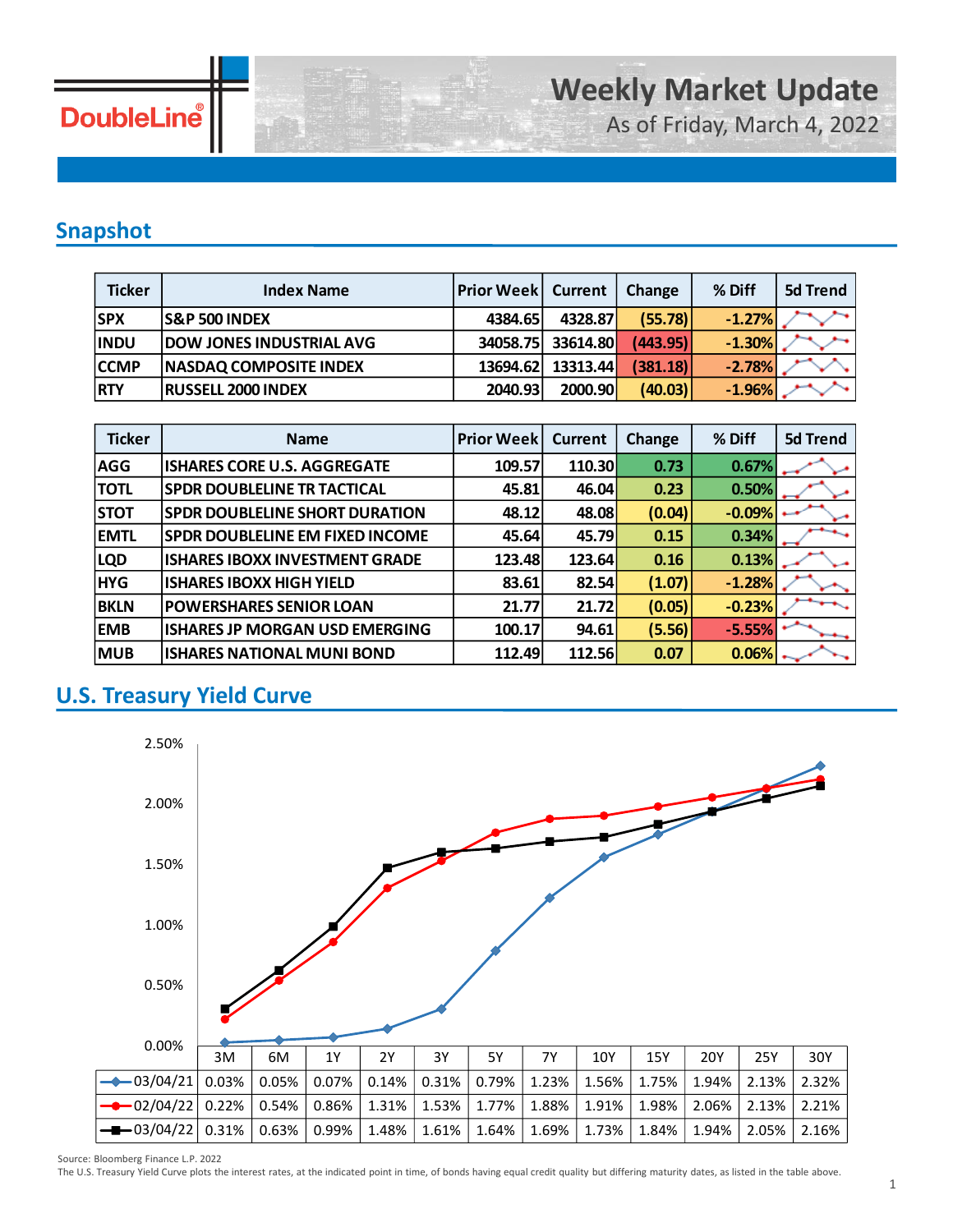## **DoubleLine**

# **Weekly Market Update**

Friday, March 4, 2022

### **ISM Manufacturing PMI (Seasonally Adjusted, % Balance/Diffusion Index)**



### **ISM Services PMI (Non-Seasonally Adjusted, % Balance/Diffusion Index)**



#### **U.S. Unemployment Rate (Seasonally Adjusted, %)**

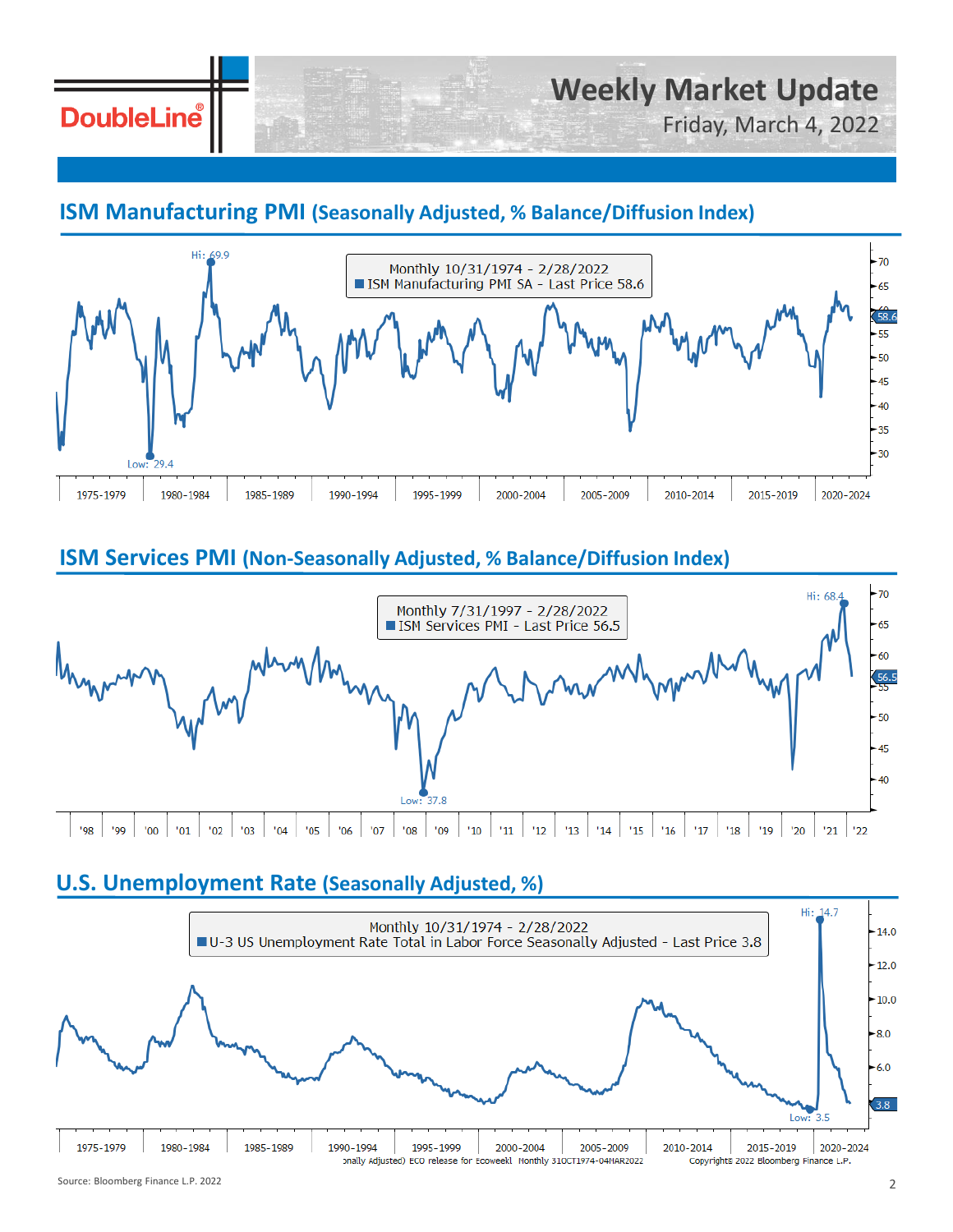**DoubleLine** 

## **Weekly Market Update**

As of Friday, March 4, 2022

### **Foreign Exchange**







#### **Rates**







### **Commodities**